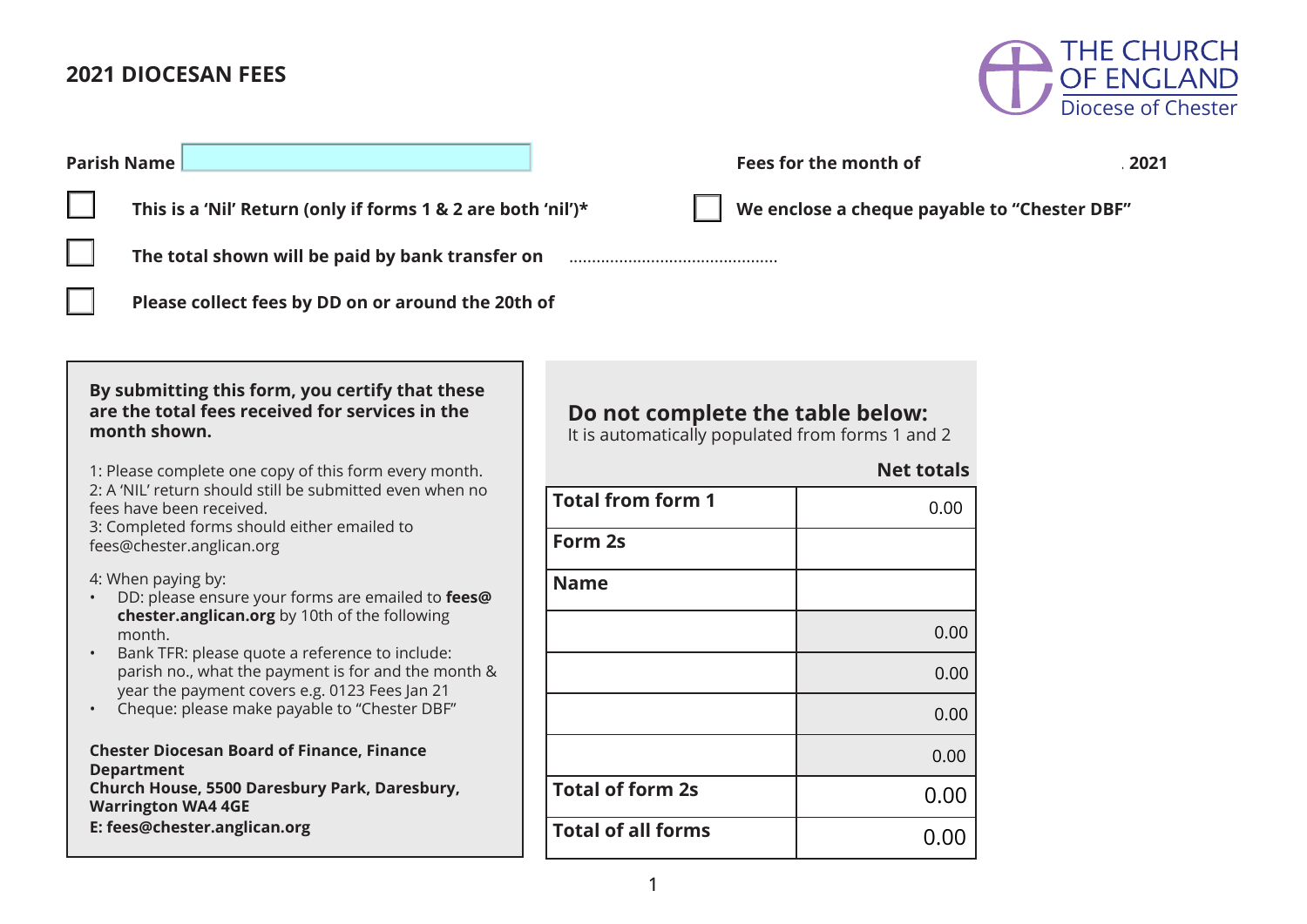**Form 1: Serving Clergy & Others -** For all services performed by PiC's or Incumbents, Curates, SSM's, Lay Readers and anyone else uneligible to keep fees (with the exception of those as detailed on Form 2)

|                                                                                                                                                 | No of<br>services | Fee<br>payable      | Amount<br>Due |
|-------------------------------------------------------------------------------------------------------------------------------------------------|-------------------|---------------------|---------------|
| Marriage service                                                                                                                                |                   | 211.00              | 0.00          |
| <b>FUNERALS &amp; BURIALS (of persons aged 18 years or more)</b>                                                                                |                   |                     |               |
| <b>SERVICE IN CHURCH</b>                                                                                                                        |                   |                     |               |
| Funeral service in church, whether taking place before or after burial or cremation                                                             |                   | 108.00              | 0.00          |
| Burial of body in churchyard immediately preceding/following a service in church                                                                |                   | 14.00               | 0.00          |
| Burial or other lawful disposal of cremated remains in churchyard immediately preceding/following a service in church                           |                   | 14.00               | 0.00          |
| Burial of body, or burial or other lawful disposal of cremated remains in cemetery (immediately preceding/following a service in church)        |                   | 29.00               | 0.00          |
| Cremation immediately preceding/following service in church                                                                                     |                   | 29.00               | 0.00          |
| Burial of body in churchyard on separate occasion                                                                                               |                   | 42.00               | 0.00          |
| Burial of cremated remains in churchyard or other lawful disposal of cremated remains on separate occasion                                      |                   | 42.00               | 0.00          |
| Burial of body, or burial or other lawful disposal of cremated remains in cemetery on separate occasion                                         |                   | 56.00               | 0.00          |
| <b>NO SERVICE IN CHURCH</b>                                                                                                                     |                   |                     |               |
| Funeral service (including burial of body) at graveside in churchyard                                                                           |                   | 108.00              | 0.00          |
| Funeral service (including burial or other lawful disposal of cremated remains) at graveside in churchyard                                      |                   | 108.00              | 0.00          |
| Funeral service at crematorium or funeral service in cemetery (including burial of body or burial or other lawful disposal of cremated remains) |                   | 199.00              | 0.00          |
| Funeral service in premises belonging to funeral director, whether taking place before or after burial or cremation                             |                   | 199.00              | 0.00          |
| Cremation immediately preceding/following service in premises belonging to funeral director                                                     |                   | 29.00               | 0.00          |
| Burial of body in churchyard, not following service at graveside (committal only)                                                               |                   | 42.00               | 0.00          |
| Burial of cremated remains in churchyard or other lawful disposal of cremated remains (committal only)                                          |                   | 42.00               | 0.00          |
| Burial of body or other lawful disposal of cremated remains in cemetery (committal only)                                                        |                   | 29.00               | 0.00          |
| <b>MONUMENTS IN CHURCHYARD</b>                                                                                                                  |                   |                     |               |
| Small cross of wood                                                                                                                             |                   | 14.00               | 0.00          |
| Small vase tablet, plaque or other commemorating marker (not exceeding 305 mm x 203mm x 203mm)                                                  |                   | 14.00               | 0.00          |
| Any other monument                                                                                                                              |                   | 14.00               | 0.00          |
| Additional inscription on existing monument                                                                                                     |                   | 14.00               | 0.00          |
|                                                                                                                                                 |                   | <b>Total Fees £</b> | 0.00          |
| Less PCC Crematorium Service Grants @ £30 per service (from above services only)                                                                |                   |                     | 0.00          |
| Net fees amount in respect of serving Clergy                                                                                                    |                   |                     | 0.00          |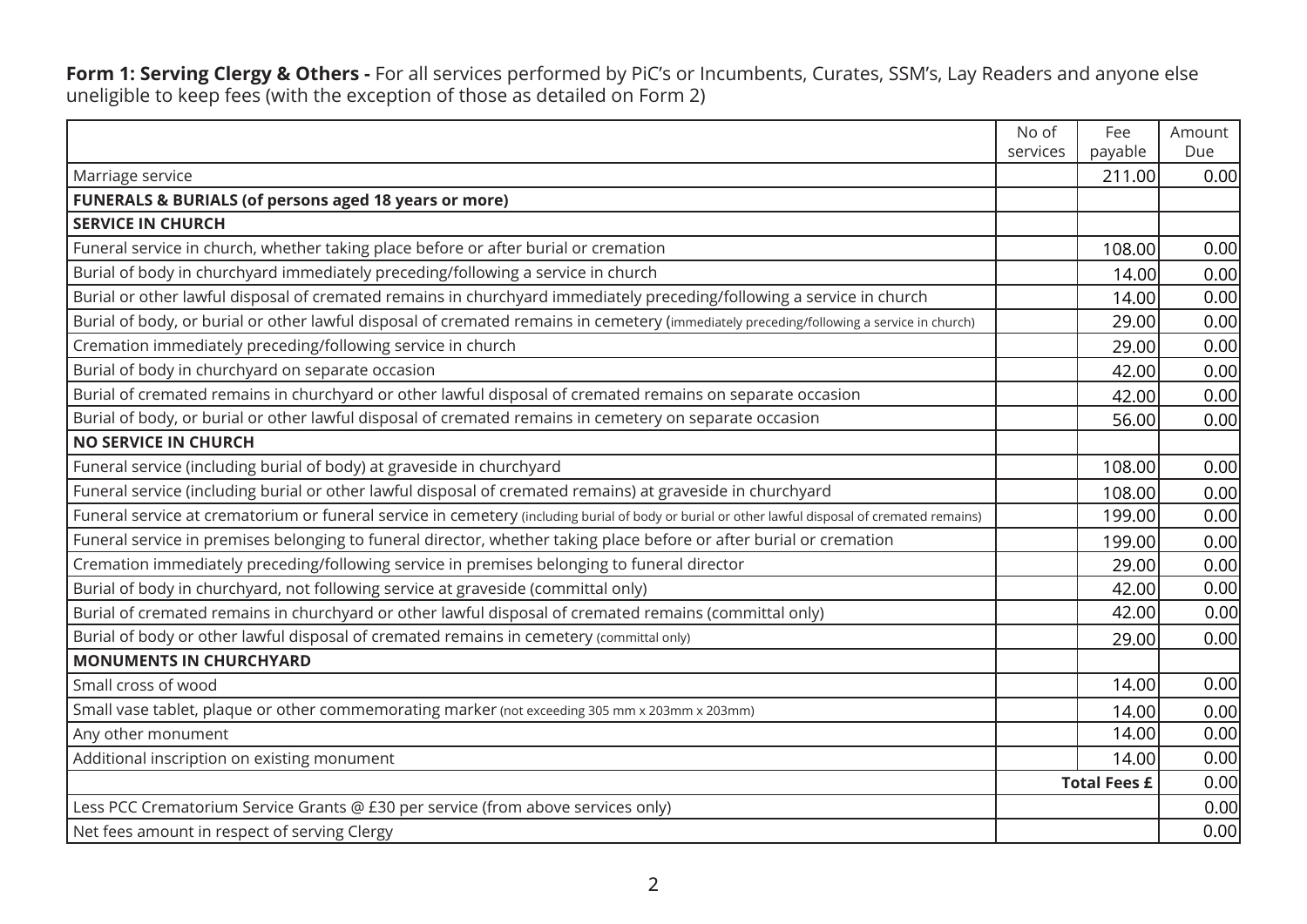|                                                                                                                                                                                                    | No of<br>services | Full<br><b>CDBF</b><br>Fee | 80% to<br>Retired<br>Clergy | 20% fee<br>to<br><b>CDBF</b> | Amount<br>Due |
|----------------------------------------------------------------------------------------------------------------------------------------------------------------------------------------------------|-------------------|----------------------------|-----------------------------|------------------------------|---------------|
| Marriage service                                                                                                                                                                                   |                   | 211.00                     | 168.80                      | 42.20                        | 0.00          |
| <b>FUNERALS &amp; BURIALS (of persons aged 18 years or more)</b>                                                                                                                                   |                   |                            |                             |                              |               |
| <b>SERVICE IN CHURCH</b>                                                                                                                                                                           |                   |                            |                             |                              |               |
| Funeral service in church, whether taking place before or after burial or cremation                                                                                                                |                   | 108.00                     | 86.40                       | 21.60                        | 0.00          |
| Burial of body in churchyard immediately preceding/following a service in church                                                                                                                   |                   | 14.00                      | 11.20                       | 2.80                         | 0.00          |
| Burial or other lawful disposal of cremated remains in churchyard immediately preceding/following a<br>service in church                                                                           |                   | 14.00                      | 11.20                       | 2.80                         | 0.00          |
| Burial of body, or burial or other lawful disposal of cremated remains in cemetery (immediately preceding/<br>following a service in church)                                                       |                   | 29.00                      | 23.20                       | 5.80                         | 0.00          |
| Cremation immediately preceding/following service in church                                                                                                                                        |                   | 29.00                      | 23.20                       | 5.80                         | 0.00          |
| Burial of body in churchyard on separate occasion                                                                                                                                                  |                   | 42.00                      | 33.60                       | 8.40                         | 0.00          |
| Burial of cremated remains in churchyard or other lawful disposal of cremated remains on separate<br>occasion                                                                                      |                   | 42.00                      | 33.60                       | 8.40                         | 0.00          |
| Burial of body, or burial or other lawful disposal of cremated remains in cemetery on separate occasion                                                                                            |                   | 56.00                      | 44.80                       | 11.20                        | 0.00          |
| <b>NO SERVICE IN CHURCH</b>                                                                                                                                                                        |                   |                            |                             |                              |               |
| Funeral service (including burial of body) at graveside in churchyard                                                                                                                              |                   | 108.00                     | 86.40                       | 21.60                        | 0.00          |
| Funeral service (including burial or other lawful disposal of cremated remains) at graveside in churchyard                                                                                         |                   | 108.00                     | 86.40                       | 21.60                        | 0.00          |
| Funeral service at crematorium or funeral service in cemetery (including burial of body or burial or other lawful<br>disposal of cremated remains)                                                 |                   | 199.00                     | 135.20                      | 63.80                        | 0.00          |
| Funeral service in premises belonging to funeral director, whether taking place before or after burial or<br>cremation                                                                             |                   | 199.00                     | 135.20                      | 63.80                        | 0.00          |
| Cremation immediately preceding/following service in premises belonging to funeral director                                                                                                        |                   | 29.00                      | 23.20                       | 5.80                         | 0.00          |
| Burial of body in churchyard, not following service at graveside (committal only)                                                                                                                  |                   | 42.00                      | 33.60                       | 8.40                         | 0.00          |
| Burial of cremated remains in churchyard or other lawful disposal of cremated remains (committal only)                                                                                             |                   | 42.00                      | 33.60                       | 8.40                         | 0.00          |
| Burial of body or other lawful disposal of cremated remains in cemetery (committal only)                                                                                                           |                   | 29.00                      | 23.20                       | 5.80                         | 0.00          |
| <b>Total Fees £</b>                                                                                                                                                                                |                   |                            |                             |                              | 0.00          |
| PCC Crematorium service grants (£30 per service) - this is the amount the figure above is reduced by when crematorium services are booked through<br>the parish and the PCC remits fees to the DBF |                   |                            |                             |                              | 0.00          |
| Net fees amount (gross total less PCC grants, above) to be paid by the PCC when remitting the retired/PTO clergy fees                                                                              |                   |                            |                             | 0.00                         |               |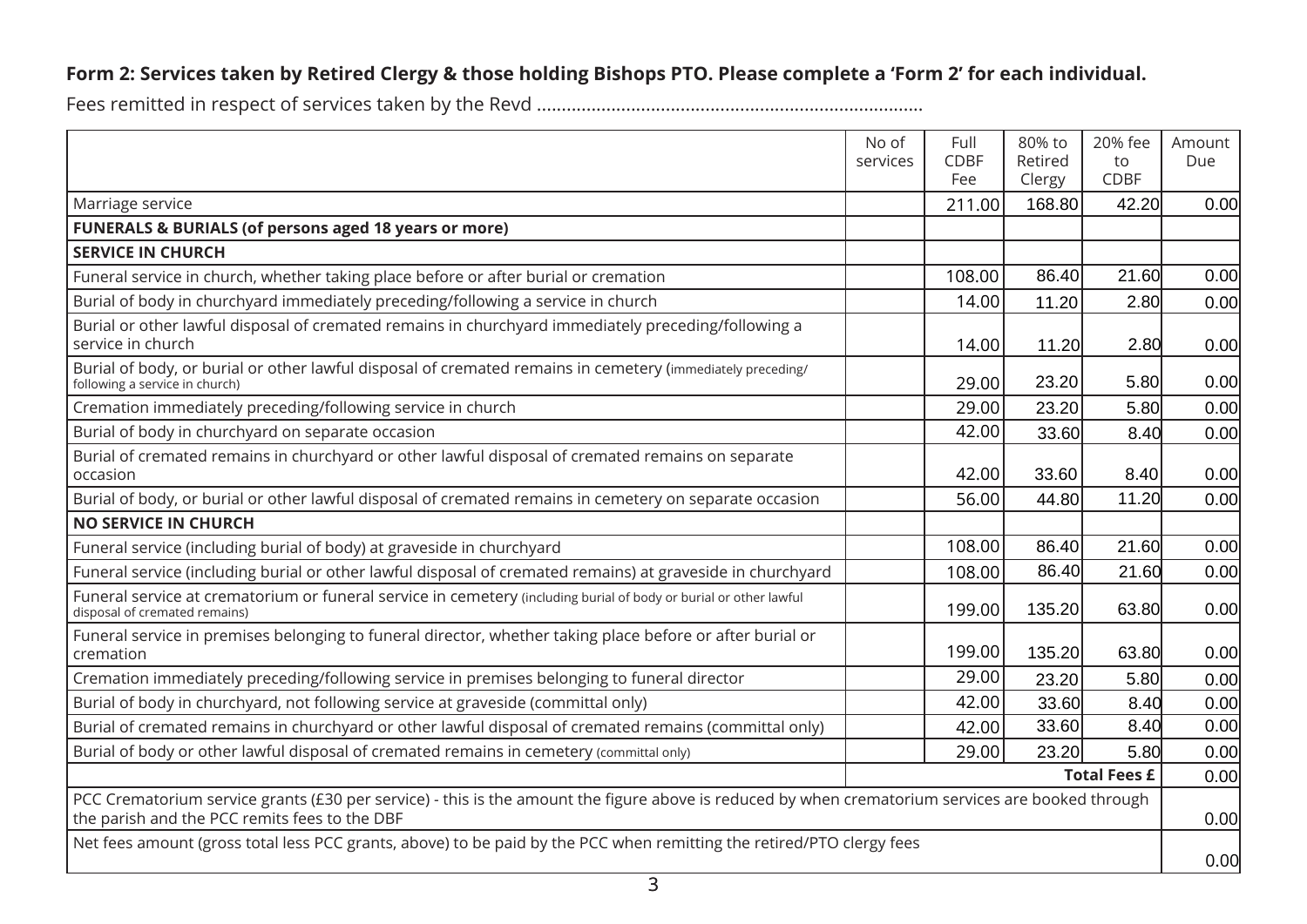|                                                                                                                                                                                                    | No of<br>services | Full<br><b>CDBF</b><br>Fee | 80% to<br>Retired<br>Clergy | 20% fee<br>to<br><b>CDBF</b> | Amount<br>Due |
|----------------------------------------------------------------------------------------------------------------------------------------------------------------------------------------------------|-------------------|----------------------------|-----------------------------|------------------------------|---------------|
| Marriage service                                                                                                                                                                                   |                   | 211.00                     | 168.80                      | 42.20                        | 0.00          |
| <b>FUNERALS &amp; BURIALS (of persons aged 18 years or more)</b>                                                                                                                                   |                   |                            |                             |                              |               |
| <b>SERVICE IN CHURCH</b>                                                                                                                                                                           |                   |                            |                             |                              |               |
| Funeral service in church, whether taking place before or after burial or cremation                                                                                                                |                   | 108.00                     | 86.40                       | 21.60                        | 0.00          |
| Burial of body in churchyard immediately preceding/following a service in church                                                                                                                   |                   | 14.00                      | 11.20                       | 2.80                         | 0.00          |
| Burial or other lawful disposal of cremated remains in churchyard immediately preceding/following a<br>service in church                                                                           |                   | 14.00                      | 11.20                       | 2.80                         | 0.00          |
| Burial of body, or burial or other lawful disposal of cremated remains in cemetery (immediately preceding/<br>following a service in church)                                                       |                   | 29.00                      | 23.20                       | 5.80                         | 0.00          |
| Cremation immediately preceding/following service in church                                                                                                                                        |                   | 29.00                      | 23.20                       | 5.80                         | 0.00          |
| Burial of body in churchyard on separate occasion                                                                                                                                                  |                   | 42.00                      | 33.60                       | 8.40                         | 0.00          |
| Burial of cremated remains in churchyard or other lawful disposal of cremated remains on separate<br>occasion                                                                                      |                   | 42.00                      | 33.60                       | 8.40                         | 0.00          |
| Burial of body, or burial or other lawful disposal of cremated remains in cemetery on separate occasion                                                                                            |                   | 56.00                      | 44.80                       | 11.20                        | 0.00          |
| <b>NO SERVICE IN CHURCH</b>                                                                                                                                                                        |                   |                            |                             |                              |               |
| Funeral service (including burial of body) at graveside in churchyard                                                                                                                              |                   | 108.00                     | 86.40                       | 21.60                        | 0.00          |
| Funeral service (including burial or other lawful disposal of cremated remains) at graveside in churchyard                                                                                         |                   | 108.00                     | 86.40                       | 21.60                        | 0.00          |
| Funeral service at crematorium or funeral service in cemetery (including burial of body or burial or other lawful<br>disposal of cremated remains)                                                 |                   | 199.00                     | 135.20                      | 63.80                        | 0.00          |
| Funeral service in premises belonging to funeral director, whether taking place before or after burial or<br>cremation                                                                             |                   | 199.00                     | 135.20                      | 63.80                        | 0.00          |
| Cremation immediately preceding/following service in premises belonging to funeral director                                                                                                        |                   | 29.00                      | 23.20                       | 5.80                         | 0.00          |
| Burial of body in churchyard, not following service at graveside (committal only)                                                                                                                  |                   | 42.00                      | 33.60                       | 8.40                         | 0.00          |
| Burial of cremated remains in churchyard or other lawful disposal of cremated remains (committal only)                                                                                             |                   | 42.00                      | 33.60                       | 8.40                         | 0.00          |
| Burial of body or other lawful disposal of cremated remains in cemetery (committal only)                                                                                                           |                   | 29.00                      | 23.20                       | 5.80                         | 0.00          |
| <b>Total Fees £</b>                                                                                                                                                                                |                   |                            |                             |                              | 0.00          |
| PCC Crematorium service grants (£30 per service) - this is the amount the figure above is reduced by when crematorium services are booked through<br>the parish and the PCC remits fees to the DBF |                   |                            |                             |                              | 0.00          |
| Net fees amount (gross total less PCC grants, above) to be paid by the PCC when remitting the retired/PTO clergy fees                                                                              |                   |                            |                             | 0.00                         |               |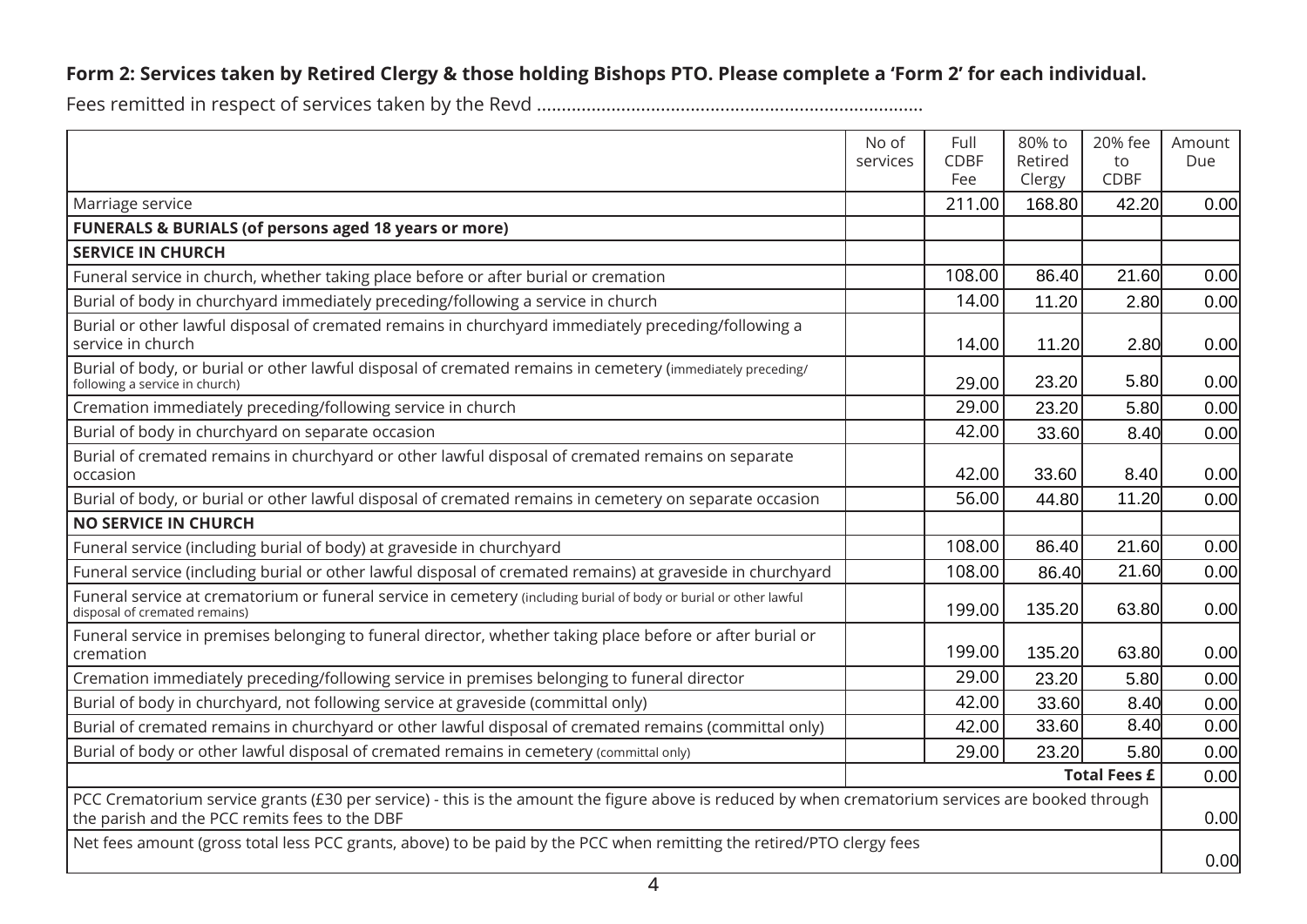|                                                                                                                                                                                                    | No of<br>services | Full<br><b>CDBF</b><br>Fee | 80% to<br>Retired<br>Clergy | 20% fee<br>to<br><b>CDBF</b> | Amount<br>Due |
|----------------------------------------------------------------------------------------------------------------------------------------------------------------------------------------------------|-------------------|----------------------------|-----------------------------|------------------------------|---------------|
| Marriage service                                                                                                                                                                                   |                   | 211.00                     | 168.80                      | 42.20                        | 0.00          |
| <b>FUNERALS &amp; BURIALS (of persons aged 18 years or more)</b>                                                                                                                                   |                   |                            |                             |                              |               |
| <b>SERVICE IN CHURCH</b>                                                                                                                                                                           |                   |                            |                             |                              |               |
| Funeral service in church, whether taking place before or after burial or cremation                                                                                                                |                   | 108.00                     | 86.40                       | 21.60                        | 0.00          |
| Burial of body in churchyard immediately preceding/following a service in church                                                                                                                   |                   | 14.00                      | 11.20                       | 2.80                         | 0.00          |
| Burial or other lawful disposal of cremated remains in churchyard immediately preceding/following a<br>service in church                                                                           |                   | 14.00                      | 11.20                       | 2.80                         | 0.00          |
| Burial of body, or burial or other lawful disposal of cremated remains in cemetery (immediately preceding/<br>following a service in church)                                                       |                   | 29.00                      | 23.20                       | 5.80                         | 0.00          |
| Cremation immediately preceding/following service in church                                                                                                                                        |                   | 29.00                      | 23.20                       | 5.80                         | 0.00          |
| Burial of body in churchyard on separate occasion                                                                                                                                                  |                   | 42.00                      | 33.60                       | 8.40                         | 0.00          |
| Burial of cremated remains in churchyard or other lawful disposal of cremated remains on separate<br>occasion                                                                                      |                   | 42.00                      | 33.60                       | 8.40                         | 0.00          |
| Burial of body, or burial or other lawful disposal of cremated remains in cemetery on separate occasion                                                                                            |                   | 56.00                      | 44.80                       | 11.20                        | 0.00          |
| <b>NO SERVICE IN CHURCH</b>                                                                                                                                                                        |                   |                            |                             |                              |               |
| Funeral service (including burial of body) at graveside in churchyard                                                                                                                              |                   | 108.00                     | 86.40                       | 21.60                        | 0.00          |
| Funeral service (including burial or other lawful disposal of cremated remains) at graveside in churchyard                                                                                         |                   | 108.00                     | 86.40                       | 21.60                        | 0.00          |
| Funeral service at crematorium or funeral service in cemetery (including burial of body or burial or other lawful<br>disposal of cremated remains)                                                 |                   | 199.00                     | 135.20                      | 63.80                        | 0.00          |
| Funeral service in premises belonging to funeral director, whether taking place before or after burial or<br>cremation                                                                             |                   | 199.00                     | 135.20                      | 63.80                        | 0.00          |
| Cremation immediately preceding/following service in premises belonging to funeral director                                                                                                        |                   | 29.00                      | 23.20                       | 5.80                         | 0.00          |
| Burial of body in churchyard, not following service at graveside (committal only)                                                                                                                  |                   | 42.00                      | 33.60                       | 8.40                         | 0.00          |
| Burial of cremated remains in churchyard or other lawful disposal of cremated remains (committal only)                                                                                             |                   | 42.00                      | 33.60                       | 8.40                         | 0.00          |
| Burial of body or other lawful disposal of cremated remains in cemetery (committal only)                                                                                                           |                   | 29.00                      | 23.20                       | 5.80                         | 0.00          |
| <b>Total Fees £</b>                                                                                                                                                                                |                   |                            |                             |                              | 0.00          |
| PCC Crematorium service grants (£30 per service) - this is the amount the figure above is reduced by when crematorium services are booked through<br>the parish and the PCC remits fees to the DBF |                   |                            |                             | 0.00                         |               |
| Net fees amount (gross total less PCC grants, above) to be paid by the PCC when remitting the retired/PTO clergy fees                                                                              |                   |                            |                             | 0.00                         |               |